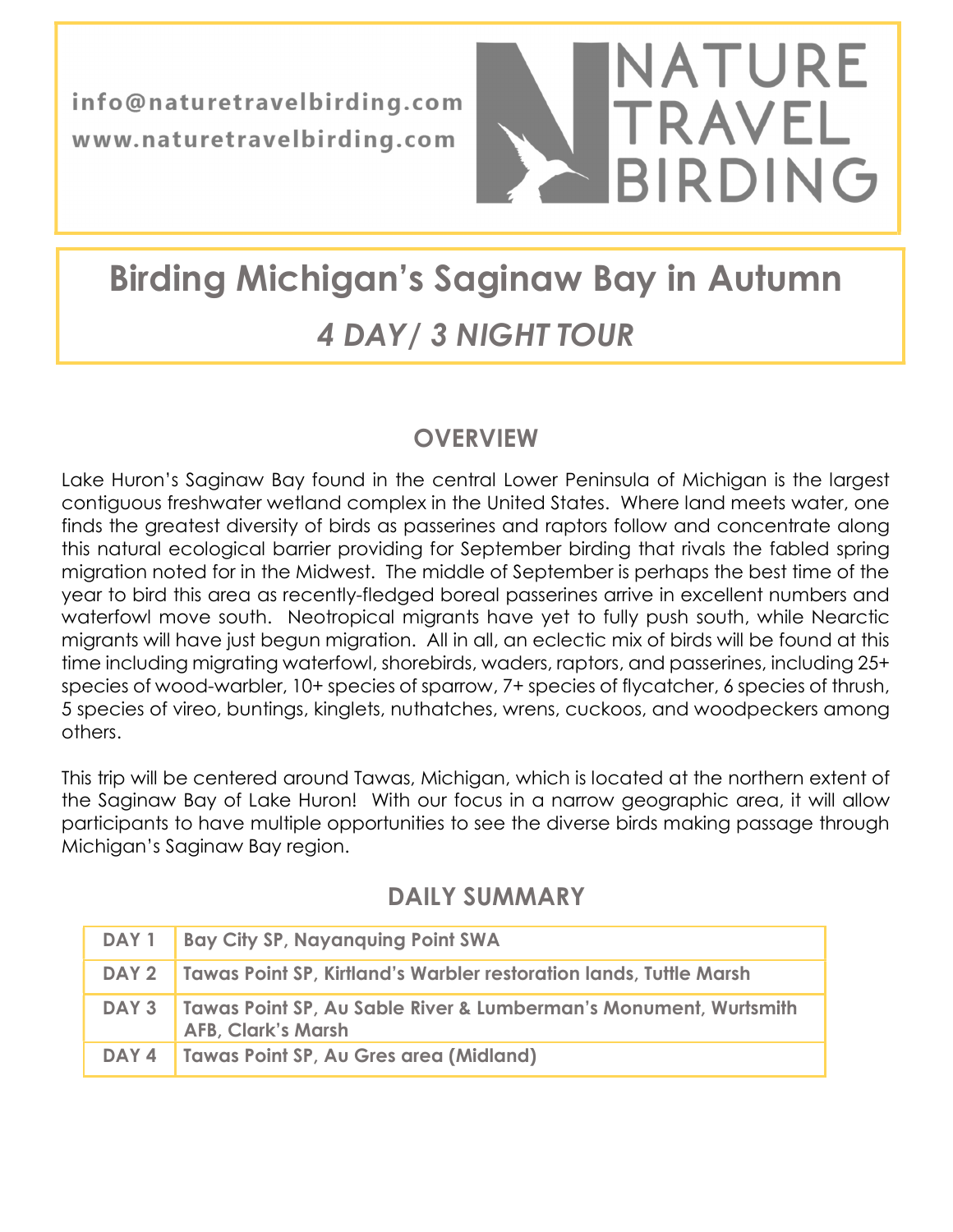## DETAILED DAILY ITINERARY

#### DAY 1: Bay City SP, Nayanquing Point SWA

After a late morning pick-up in or near MBS International Airport, we will begin the day at Bay City State Park. With its proximity to Saginaw and mixture of habitats, this very accessible park will allow us to encounter our first passerine migrants as well as shorebirds, gulls, terns, and herons along the lakeshore and interdunal wetlands.

After a quick, late lunch in Linwood, we will visit Nayanquing Point SWA which is known for its collection of waterfowl and waders. If water levels have been controlled, shorebirds should be excellent. From the viewing platform, we will be able to watch southbound raptors. The small, wooded areas of this marsh complex contain excellent pockets of migrating passerines. This is a relatively large area, so we will sample the more easily accessible habitats. If time allows, we may visit Pinconning County Park and check for late afternoon migrants.

Dinner will be along Tawas Bay where we can watch for migrating Common Nighthawks!

Accommodation: East Tawas, MI

Sunrise: 07:10; Sunset: 19:50

#### DAY 2: Tawas Point SP, Kirtland's Warbler restoration lands, Tuttle Marsh

After a 06:00 breakfast, we will begin the day at Tawas Point State Park. This is one of the premiere migratory stopover sites in the Great Lakes as this narrow peninsula funnels southbound migrants into a small area with short trees allowing for optimal viewing. As well, an extensive sandy beach that projects into Tawas Bay ensures loafing gulls, terns, and shorebirds. The unique position of this park attracts any number of migrant species, including rarities and vagrants.

Lunch will be in Tawas.

In the afternoon, we will visit Tuttle Marsh, a series of extensive diked pools known for waterfowl, rails, and if the water is drawn down, excellent shorebirds. The coniferous woods will also contain passerine migrants. We may have time before or after Tuttle Marsh to visit one of the Kirtland Warbler breeding areas in Iosco County to look for any remaining birds.

Dinner will be in Tawas.

If the group has the inclination, we will call for nocturnal birds locally with hopes of hearing and seeing: Barred, Great Horned, Eastern-Screech, and Northern Saw-whet as well as a late Eastern Whip-poor-will perhaps.

Accommodation: East Tawas, MI

Sunrise: 07:11; Sunset: 19:48

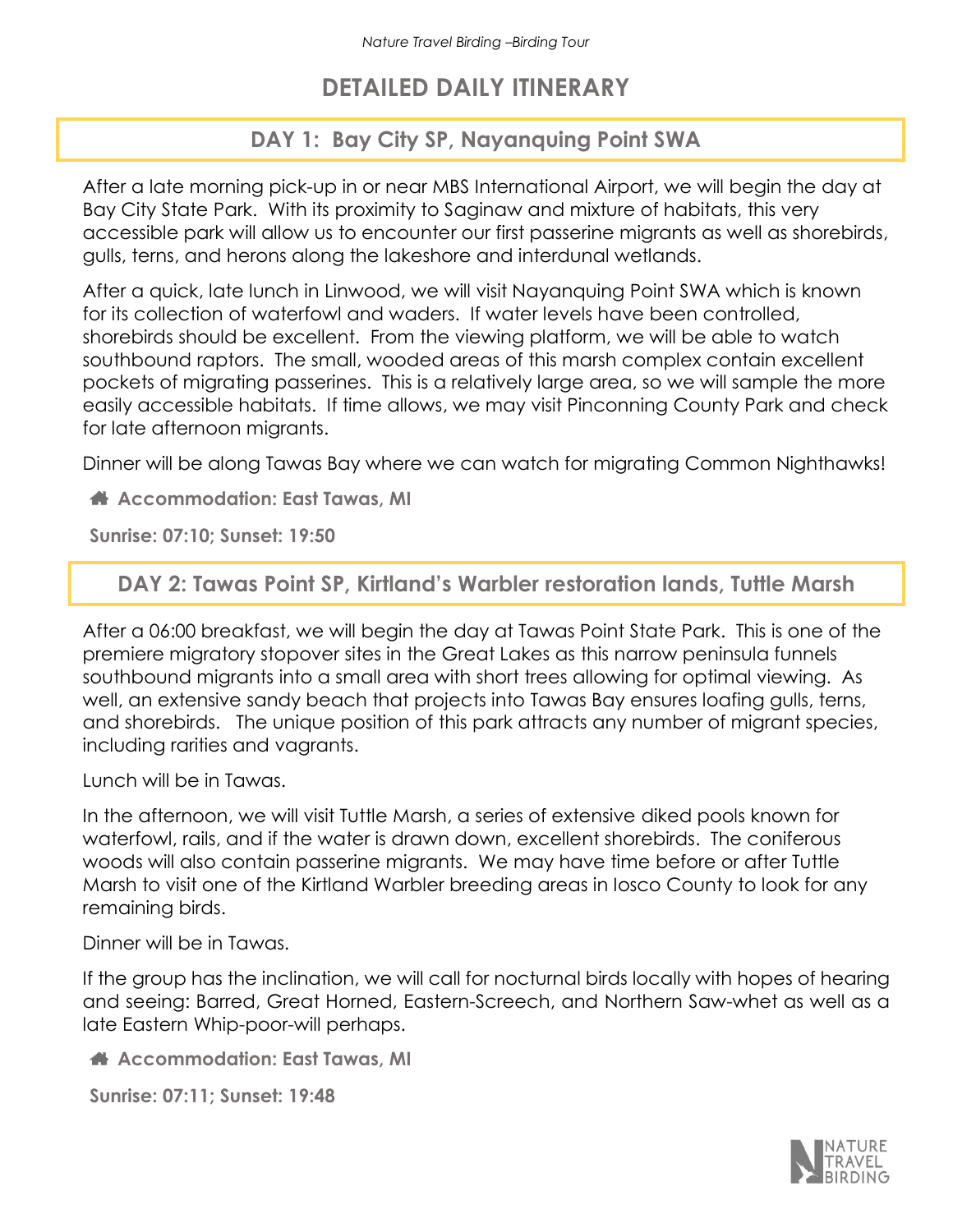### DAY 3: Tawas Point SP, Au Sable River & Lumberman's Monument, Wurtsmith AFB, Clark's Marsh

After another 06:00 breakfast, we will begin the day at Tawas Point State Park, checking for new migrants and experiencing anew the more common passerine migrants. Depending on the activity of the birds at the park, we will then have an early or late lunch in Tawas.

After lunch, we will explore the Au Sable River Valley which has a series of dams on the Au Sable River with multiple scenic pull-outs and parks. Not only we will learn a little about the lumber era in Michigan, but also look for migrants along the way. On our return towards Tawas, we will take a short diversion to Wurtsmith Air Force Base. Its grasslands provide opportunity to see Savannah and Vesper Sparrows as well as other open field species. Nearby Clark's Marsh is one of the better locations for now-localized Red-headed Woodpeckers.

Accommodation: East Tawas, MI

Sunrise: 07:14; Sunset: 19:47

DAY 4: Tawas Point SP, Au Gres area (Midland)

Our last morning will begin at 06:00. We return once more to Tawas Point State Park, looking for new migrants as turn-over is very high day-to-day.

After lunch in Tawas, we will explore shoreline, grassland, and forest habitats near Au Gres including Noggle Road, Point Au Gres and the Big Creek/Manor Road area.

Afternoon return may afford us to stop at Whiting Overlook Park in Midland, known in recent years for fall American White Pelicans.

Guests will be dropped off in the late afternoon/evening at or near MBS International Airport.

Sunrise: 07:15; Sunset: 19:45

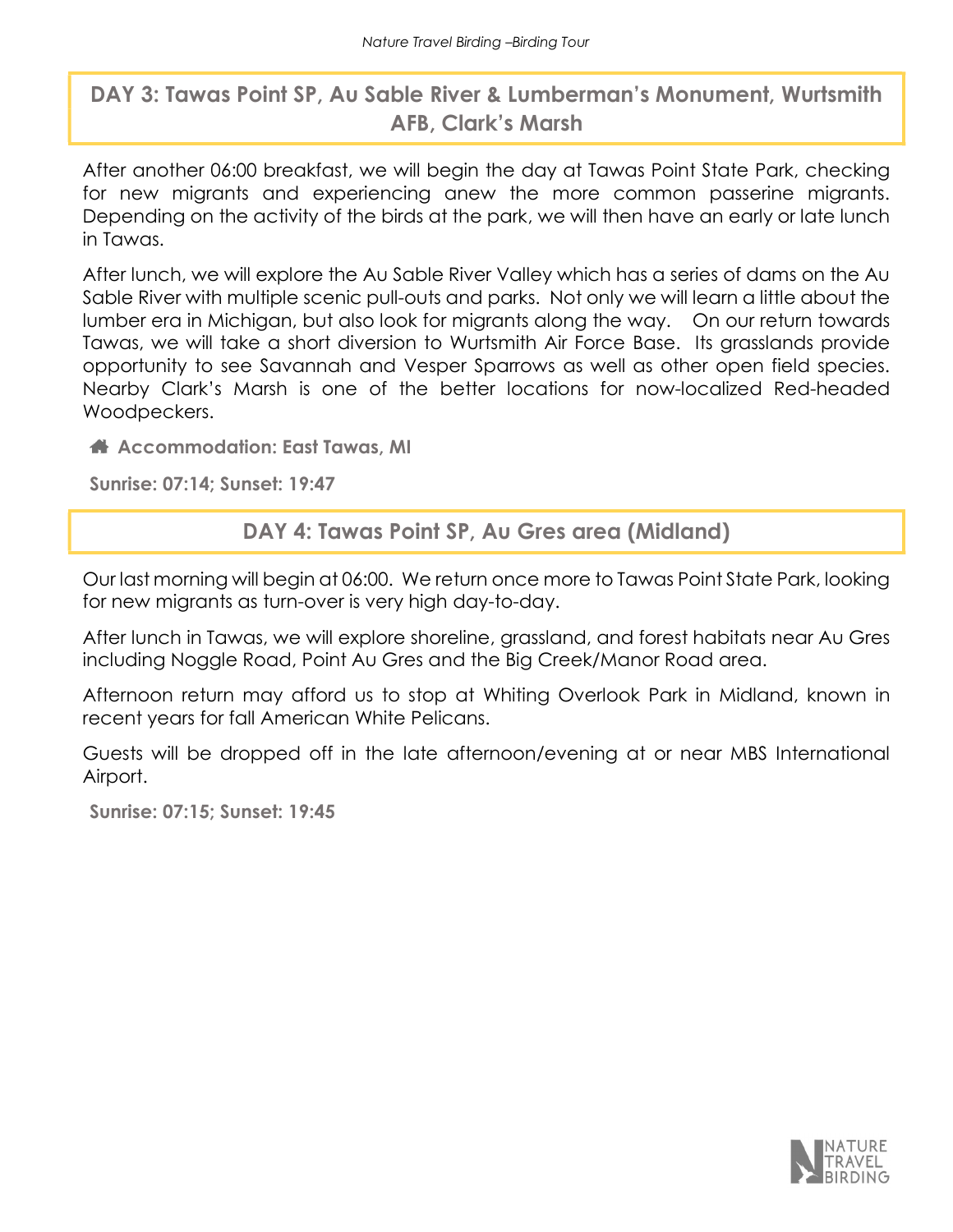#### Expected Trip List (all locations combined – ~200 species)

Canada Goose Mute Swan Trumpeter Swan Wood Duck Blue-winged Teal Northern Shoveler Gadwall American Wigeon Mallard American Black Duck Northern Pintail Green-winged Teal Redhead Ring-necked Duck Lesser Scaup Surf Scoter White-winged Scoter Bufflehead Hooded Merganser Common Merganser Red-breasted Merganser Ruddy Duck Ring-necked Pheasant Ruffed Grouse Wild Turkey Pied-billed Grebe Horned Grebe Red-necked Grebe (rare) Rock Pigeon (Feral Pigeon) Mourning Dove Yellow-billed Cuckoo Black-billed Cuckoo Common Nighthawk Eastern Whip-poor-will (rare) Chimney Swift Ruby-throated Hummingbird Virginia Rail Sora Common Gallinule American Coot Sandhill Crane Black-bellied Plover American Golden-Plover Semipalmated Plover Killdeer Ruddy Turnstone **Sanderling** Dunlin Baird's Sandpiper Least Sandpiper White-rumped Sandpiper

Buff-breasted Sandpiper (rare) Pectoral Sandpiper Semipalmated Sandpiper Short-billed Dowitcher American Woodcock Wilson's Snipe Spotted Sandpiper Solitary Sandpiper Greater Yellowlegs Lesser Yellowlegs Bonaparte's Gull Ring-billed Gull Herring Gull Caspian Tern Common Tern Common Loon Double-crested Cormorant American White Pelican (rare) American Bittern Great Blue Heron Great Egret Green Heron Black-crowned Night-Heron Turkey Vulture **Osprey** Northern Harrier Sharp-shinned Hawk Cooper's Hawk Northern Goshawk (rare) Bald Eagle Red-shouldered Hawk Broad-winged Hawk Red-tailed Hawk Eastern Screech-Owl Great Horned Owl Barred Owl Northern Saw-whet Owl (rare) Belted Kingfisher Yellow-bellied Sapsucker Red-headed Woodpecker Red-bellied Woodpecker Downy Woodpecker Hairy Woodpecker Pileated Woodpecker Northern Flicker American Kestrel Merlin Peregrine Falcon Olive-sided Flycatcher (late) Eastern Wood-Pewee Yellow-bellied Flycatcher

Willow Flycatcher (late) Alder Flycatcher (late) Least Flycatcher Eastern Phoebe Great Crested Flycatcher Eastern Kingbird Yellow-throated Vireo Blue-headed Vireo Philadelphia Vireo Warbling Vireo Red-eyed Vireo Blue Jay American Crow Horned Lark Bank Swallow (late) Northern Rough-winged Swallow Tree Swallow Barn Swallow Cliff Swallow Black-capped Chickadee Tufted Titmouse Red-breasted Nuthatch White-breasted Nuthatch Brown Creeper House Wren Winter Wren Sedge Wren Marsh Wren Carolina Wren Blue-gray Gnatcatcher Golden-crowned Kinglet Ruby-crowned Kinglet Eastern Bluebird Veery Gray-cheeked Thrush Swainson's Thrush Wood Thrush (late) American Robin Gray Catbird Brown Thrasher European Starling American Pipit Cedar Waxwing House Finch Purple Finch Pine Siskin American Goldfinch Lapland Longspur Chipping Sparrow Clay-colored Sparrow Field Sparrow